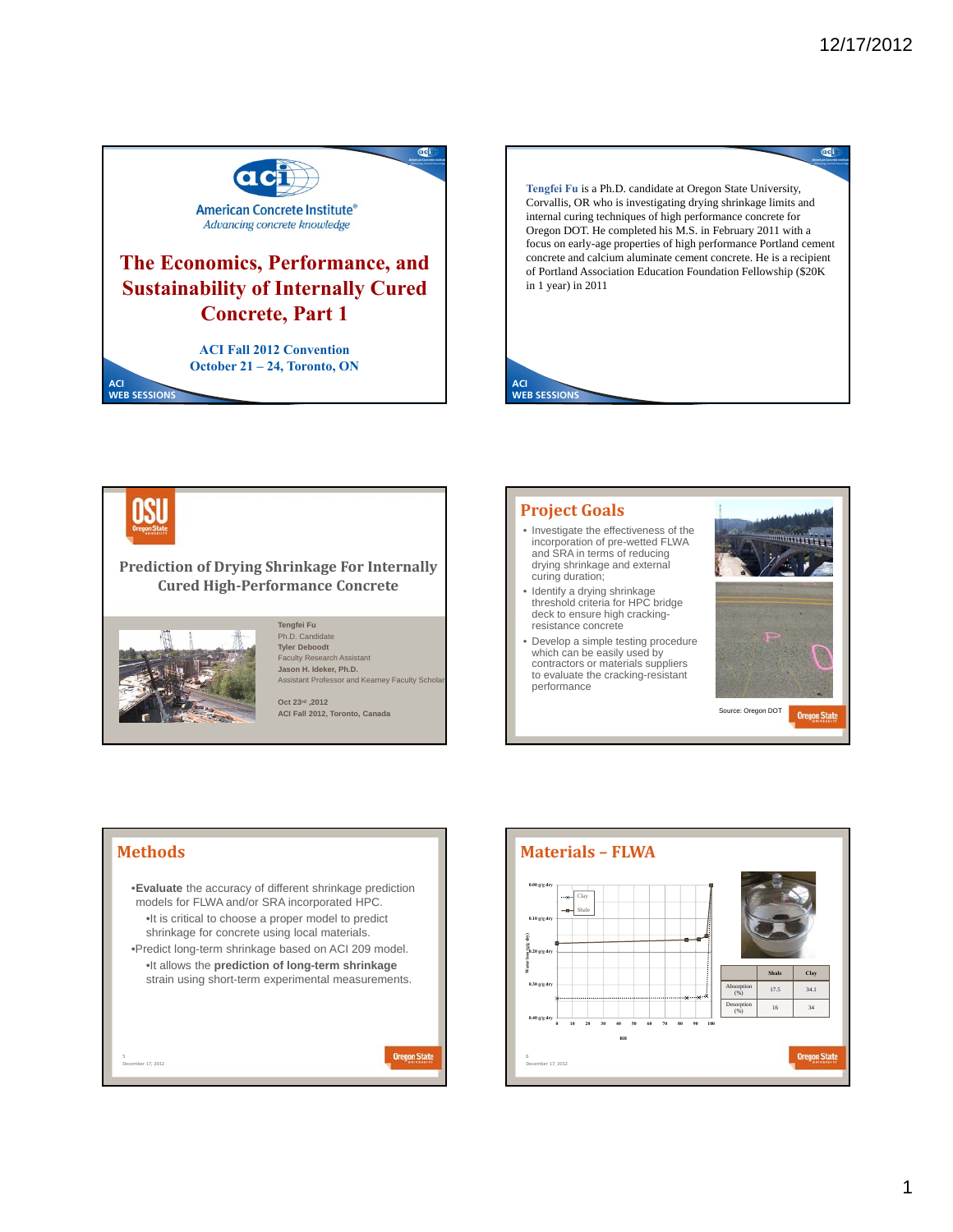









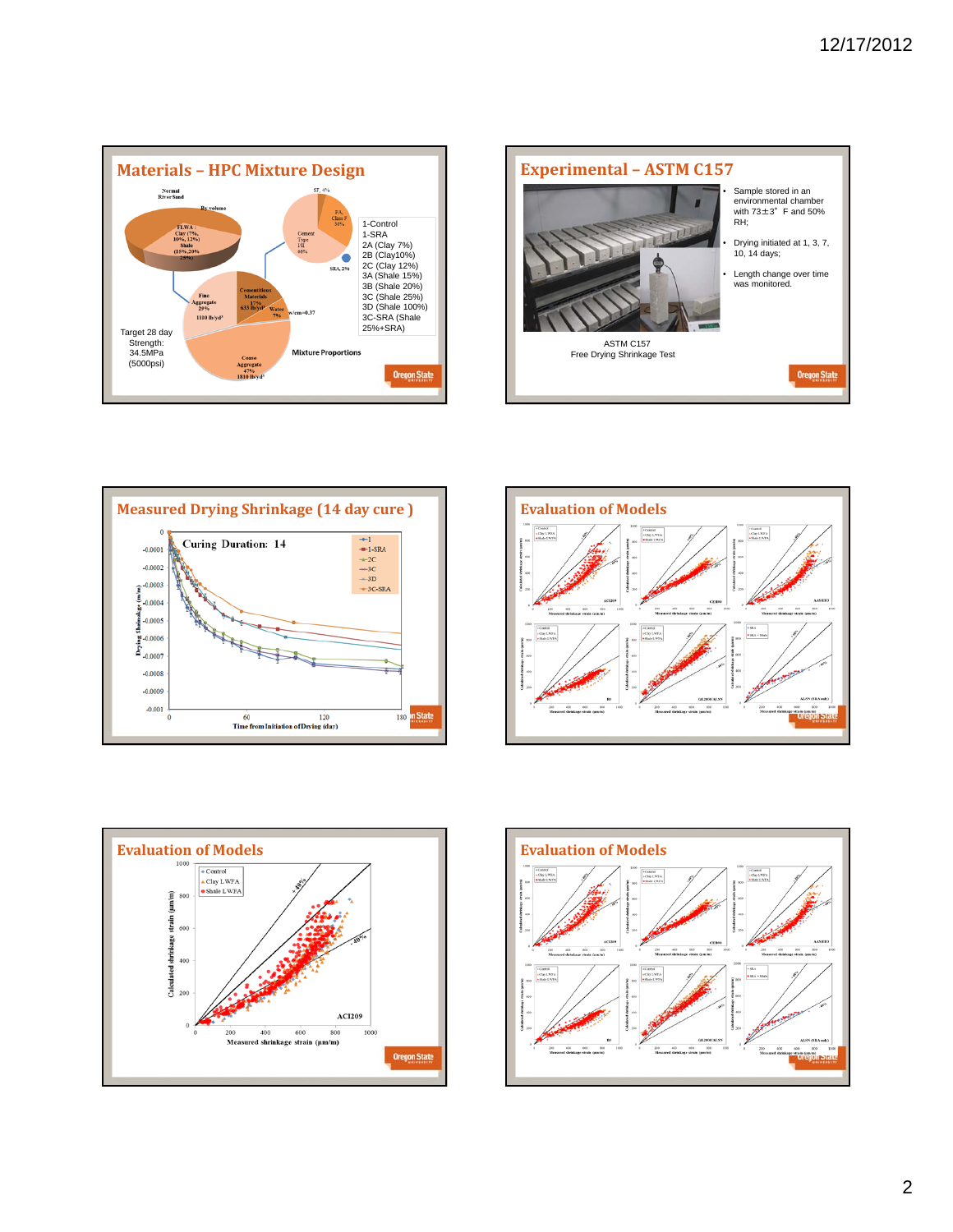#### **Drying Shrinkage ACI‐209 Model** Features of Drying Shrinkage development curve: • Monotonic increasing;  $\varepsilon_{sh}(t,t_c) = \frac{(t-t_c)^{\alpha}}{f+(t-t_c)^{\alpha}} \cdot \varepsilon_{shu}$ • Increasing rate slows down in time; • Should have a theoretical ultimate value.  $\varepsilon_{shu} = 780 \gamma_{sh} \times 10^{-6} \, mm/mm \, (in/in)$ (converge to an asymptote).  $\varepsilon_{\text{an}}(t, t_o) = \text{shrinkage}$  strain at concrete age t since the start of drying at  $\varepsilon_{\text{an}} = \text{utimate}$  shrinkage strain, mn/mm (in/in);<br>  $\varepsilon_{\text{an}}t = \text{cutimate}$  shrinkage strain, mn/mm (in/in);<br>  $\alpha, t = \text{constant}$ s defining the shape o Thus, a good prediction model should: • Good description of the time function; • Converge to an asymptote; • Easy to use. concrete properties/ **Oregon State Oregon State**



|                | Number of days from initiation of drying (14 day curing, um/m) |      |      |      |     |     |     |     |     |     |                                          |
|----------------|----------------------------------------------------------------|------|------|------|-----|-----|-----|-----|-----|-----|------------------------------------------|
| Mixture        | 28                                                             | 35   | 42   | 49   | 56  | 70  | 84  | 98  | 120 | 180 | selected cut-<br>off date and<br>180 day |
| $\mathbf{1}$   | 1090                                                           | 1050 | 1000 | 950  | 970 | 980 | 990 | 950 | 930 | 910 | 4.4%                                     |
| <b>1A</b>      | 910                                                            | 980  | 910  | 890  | 870 | 860 | ä,  | ٠   | 840 | 860 | 3.5%                                     |
| 2R             | 760                                                            | 730  | 730  | 720  | 710 | 720 | 740 | 740 | 750 | 780 | $-7.7%$                                  |
| 2C             | 730                                                            | 750  | 740  | 750  | 750 | 770 | 760 | 770 | 770 | 780 | $-3.8%$                                  |
| 3A             | 880                                                            | 820  | 810  | 800  | 780 | 780 | 780 | 780 | 780 | 820 | $-2.4%$                                  |
| 3 <sub>R</sub> | 920                                                            | 900  | 860  | 850  | 840 | 840 | 840 | 840 | 850 | 860 | $-1.2%$                                  |
| 3C             | 870                                                            | 880  | 840  | 840  | 830 | 830 | 830 | 830 | 870 | 880 | $-4.5%$                                  |
| 3D             | 910                                                            | 980  | 910  | 890  | 870 | 860 | ×   | ٠   | ×   | 860 | 3.5%                                     |
| $1-SRA$        | NC.                                                            | 2850 | 1680 | 1300 | ٠   | 860 | 780 | 780 | 790 | 790 | $-1.3%$                                  |
| 3C-SRA         | NC                                                             | ×    | ÷    | ×    | 820 | i,  | 670 | 670 | 640 | 660 | 1.5%                                     |

# **Proposed Procedure**

- Perform ASTM C157 test
- After 28 days of drying, perform curve fitting to all data at hand using ACI full equation, determine the three parameters  $(\varepsilon_{sh} \alpha, \text{ and } \beta)$ ;
- Keep tracking the shrinkage development till the fitted *εsh* is stable at certain drying period (cut-off time), take the last fitted  $\varepsilon_{sh}$  as the ultimate shrinkage value;

**Oregon State** 

- Cut-off time in this research:
	- 50 day for HPC;
	- 50 day for HPC with FLWA;
	- 90 day for HPC with SRA.

## **Conclusions**

- SRA effectively reduced drying shrinkage, and synergy with FLWA worked best;
- To achieve less drying shrinkage in the long term, a higher FLWA replacement ratio is needed;
- It is possible to predict long term shrinkage, using ACI 209 model, based on short term (50~90 days) shrinkage measurement (ASTM C157).

Oregon State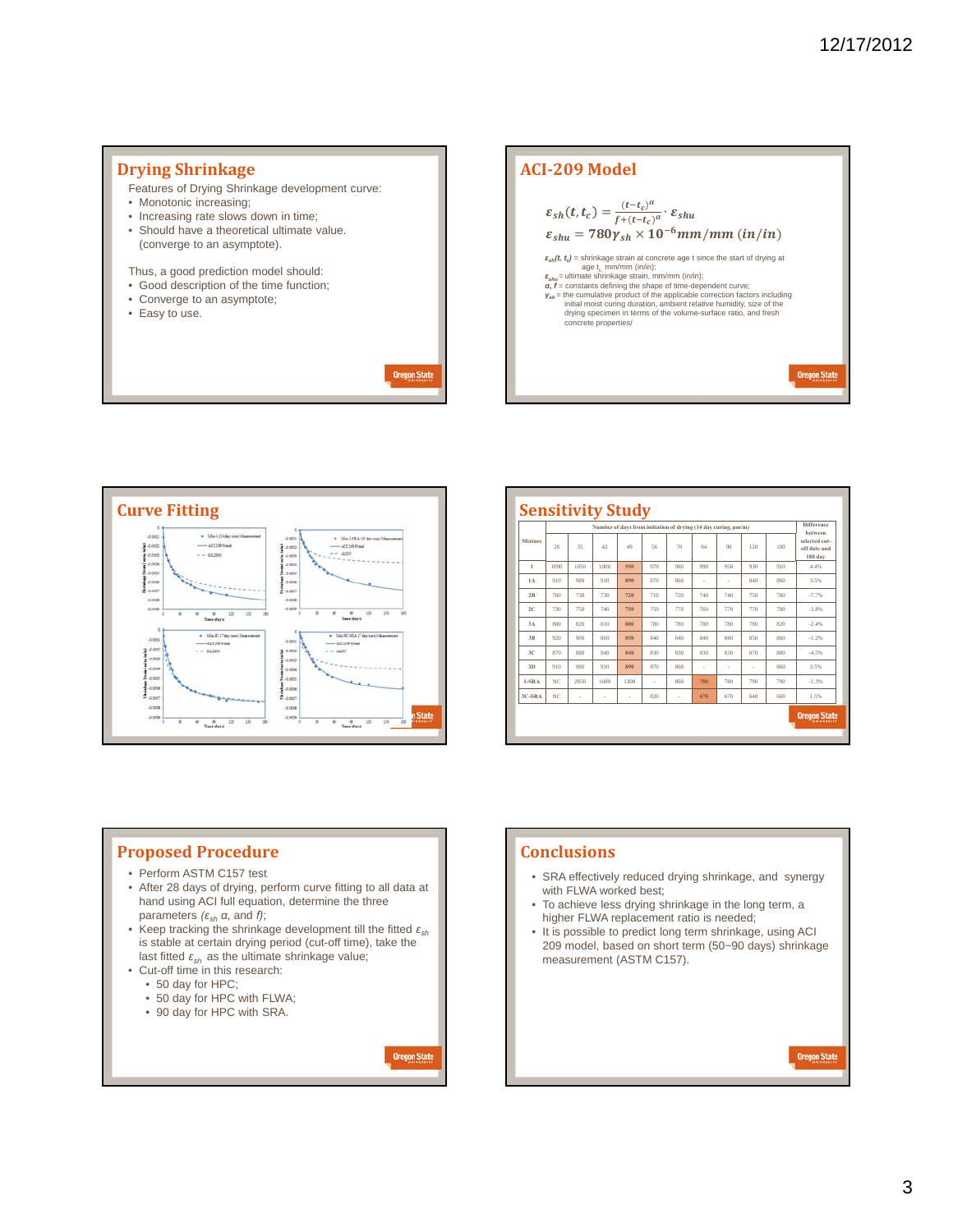

**Oregon State** 









| Mixture                           | 1    | $1-SRA$ | 2A   | 2B   | 2C   | 3A   | 3B   | 3C   | 3D   | 3C-SRA |
|-----------------------------------|------|---------|------|------|------|------|------|------|------|--------|
| Compressive<br>Strength<br>(Mpa)  | 36.8 | 33.2    | 23.8 | 28.6 | 38.1 | 41.4 | 31.7 | 36.6 | 46.8 | 35.0   |
| Modulus of<br>Elasticity<br>(Gpa) | 37.3 | 31.5    | 28.2 | 28.7 | 28.8 | 32.7 | 24.5 | 27.2 | ٠    |        |